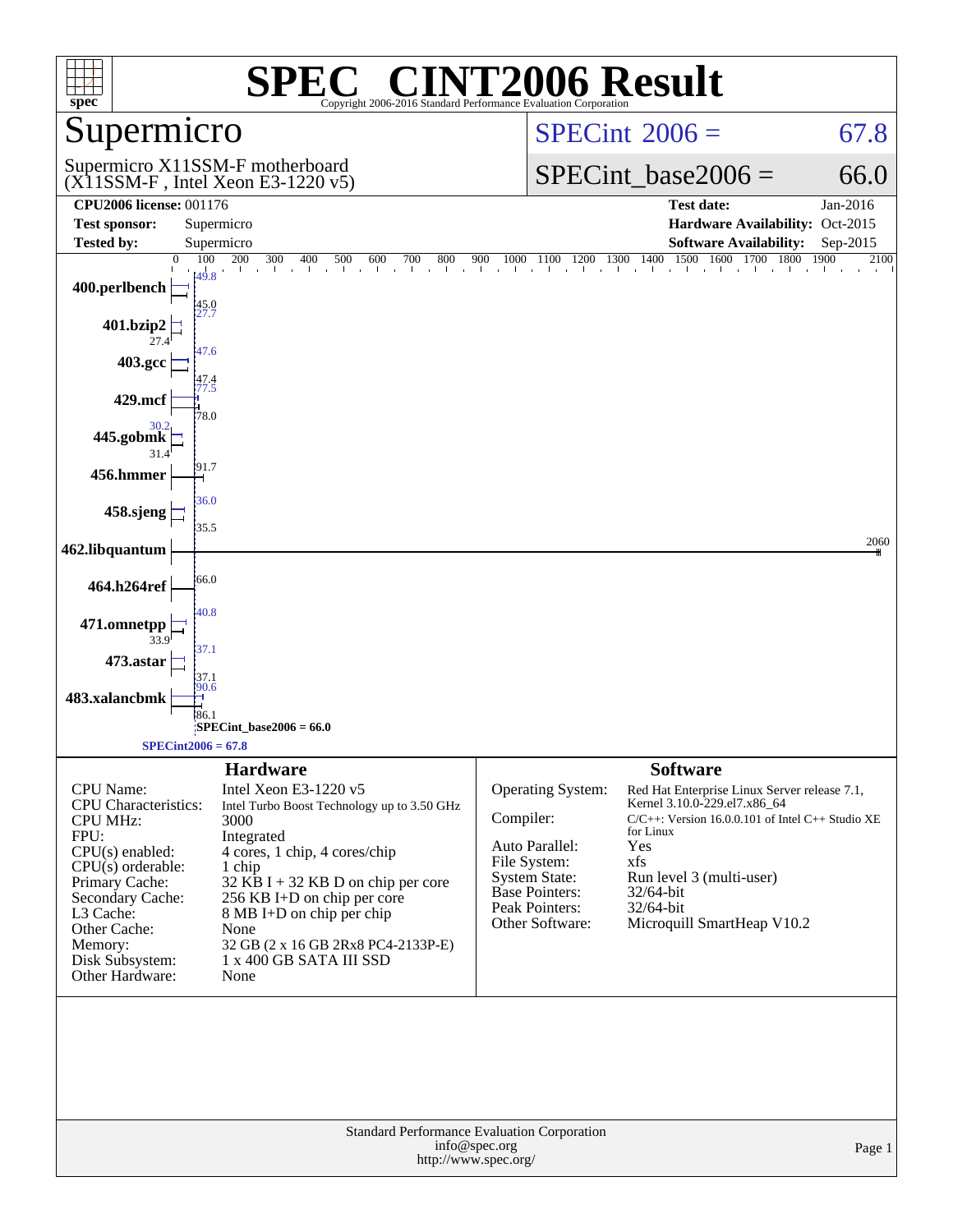

# Supermicro

# $SPECint2006 = 67.8$  $SPECint2006 = 67.8$

(X11SSM-F , Intel Xeon E3-1220 v5) Supermicro X11SSM-F motherboard

SPECint base2006 =  $66.0$ 

**[CPU2006 license:](http://www.spec.org/auto/cpu2006/Docs/result-fields.html#CPU2006license)** 001176 **[Test date:](http://www.spec.org/auto/cpu2006/Docs/result-fields.html#Testdate)** Jan-2016 **[Test sponsor:](http://www.spec.org/auto/cpu2006/Docs/result-fields.html#Testsponsor)** Supermicro Supermicro **[Hardware Availability:](http://www.spec.org/auto/cpu2006/Docs/result-fields.html#HardwareAvailability)** Oct-2015 **[Tested by:](http://www.spec.org/auto/cpu2006/Docs/result-fields.html#Testedby)** Supermicro **Supermicro [Software Availability:](http://www.spec.org/auto/cpu2006/Docs/result-fields.html#SoftwareAvailability)** Sep-2015

#### **[Results Table](http://www.spec.org/auto/cpu2006/Docs/result-fields.html#ResultsTable)**

|                    | <b>Base</b>    |       |                |              |                |       | <b>Peak</b>    |              |                |              |                |              |
|--------------------|----------------|-------|----------------|--------------|----------------|-------|----------------|--------------|----------------|--------------|----------------|--------------|
| <b>Benchmark</b>   | <b>Seconds</b> | Ratio | <b>Seconds</b> | <b>Ratio</b> | <b>Seconds</b> | Ratio | <b>Seconds</b> | <b>Ratio</b> | <b>Seconds</b> | <b>Ratio</b> | <b>Seconds</b> | <b>Ratio</b> |
| 400.perlbench      | 216            | 45.2  | 217            | 45.0         | 218            | 44.9  | 196            | 49.8         | 196            | 49.8         | 196            | 49.7         |
| 401.bzip2          | 353            | 27.3  | 353            | 27.4         | 352            | 27.4  | 349            | 27.7         | 348            | 27.7         | 348            | 27.7         |
| $403.\mathrm{gcc}$ | 170            | 47.4  | 170            | 47.4         | 170            | 47.3  | 169            | 47.6         | 169            | 47.7         | 169            | 47.6         |
| $429$ .mcf         | 117            | 78.0  | 119            | 76.8         | 115            | 79.3  | 118            | 77.5         | 120            | 75.8         | 118            | 77.5         |
| $445$ .gobmk       | 334            | 31.4  | 334            | 31.4         | 334            | 31.4  | 347            | 30.2         | 348            | 30.2         | 348            | 30.2         |
| $456.$ hmmer       | 102            | 91.8  | 102            | 91.7         | 102            | 91.4  | 102            | 91.8         | <b>102</b>     | 91.7         | 102            | 91.4         |
| $458$ .sjeng       | <u>341</u>     | 35.5  | 340            | 35.6         | 341            | 35.5  | <b>336</b>     | 36.0         | 336            | 36.0         | 336            | 36.0         |
| 462.libquantum     | 10.0           | 2060  | 10.1           | 2050         | 10.1           | 2060  | 10.0           | 2060         | 10.1           | 2050         | 10.1           | 2060         |
| 464.h264ref        | 335            | 66.0  | 335            | 66.0         | 336            | 65.9  | 335            | 66.0         | 335            | 66.0         | 336            | 65.9         |
| 471.omnetpp        | 184            | 33.9  | 189            | 33.0         | 184            | 33.9  | 153            | 40.9         | 153            | 40.7         | 153            | 40.8         |
| $473$ . astar      | 188            | 37.4  | 189            | 37.1         | 189            | 37.1  | 189            | 37.1         | <u>189</u>     | 37.1         | 188            | 37.3         |
| 483.xalancbmk      | 80.1           | 86.2  | 80.1           | 86.1         | 80.3           | 86.0  | 75.9           | 90.9         | 76.2           | 90.5         | 76.1           | 90.6         |

Results appear in the [order in which they were run.](http://www.spec.org/auto/cpu2006/Docs/result-fields.html#RunOrder) Bold underlined text [indicates a median measurement.](http://www.spec.org/auto/cpu2006/Docs/result-fields.html#Median)

### **[Submit Notes](http://www.spec.org/auto/cpu2006/Docs/result-fields.html#SubmitNotes)**

The config file option 'submit' was used.

### **[Operating System Notes](http://www.spec.org/auto/cpu2006/Docs/result-fields.html#OperatingSystemNotes)**

Stack size set to unlimited using "ulimit -s unlimited"

### **[Platform Notes](http://www.spec.org/auto/cpu2006/Docs/result-fields.html#PlatformNotes)**

As tested, the system used a Supermicro CSE-113MFAC2-R606CB chassis. The chassis is configured with 2 PWS-606P-1R redundant power supply, 1 SNK-P0046P heatsink, as well as 4 FAN-0154L4 middle cooling fan. Sysinfo program /usr/cpu2006/config/sysinfo.rev6914 \$Rev: 6914 \$ \$Date:: 2014-06-25 #\$ e3fbb8667b5a285932ceab81e28219e1 running on X10SRA-01 Fri Jan 22 22:19:41 2016 This section contains SUT (System Under Test) info as seen by some common utilities. To remove or add to this section, see: <http://www.spec.org/cpu2006/Docs/config.html#sysinfo> From /proc/cpuinfo model name : Intel(R) Xeon(R) CPU E3-1220 v5 @ 3.00GHz 1 "physical id"s (chips) 4 "processors" cores, siblings (Caution: counting these is hw and system dependent. The following excerpts from /proc/cpuinfo might not be reliable. Use with caution.) cpu cores : 4

Continued on next page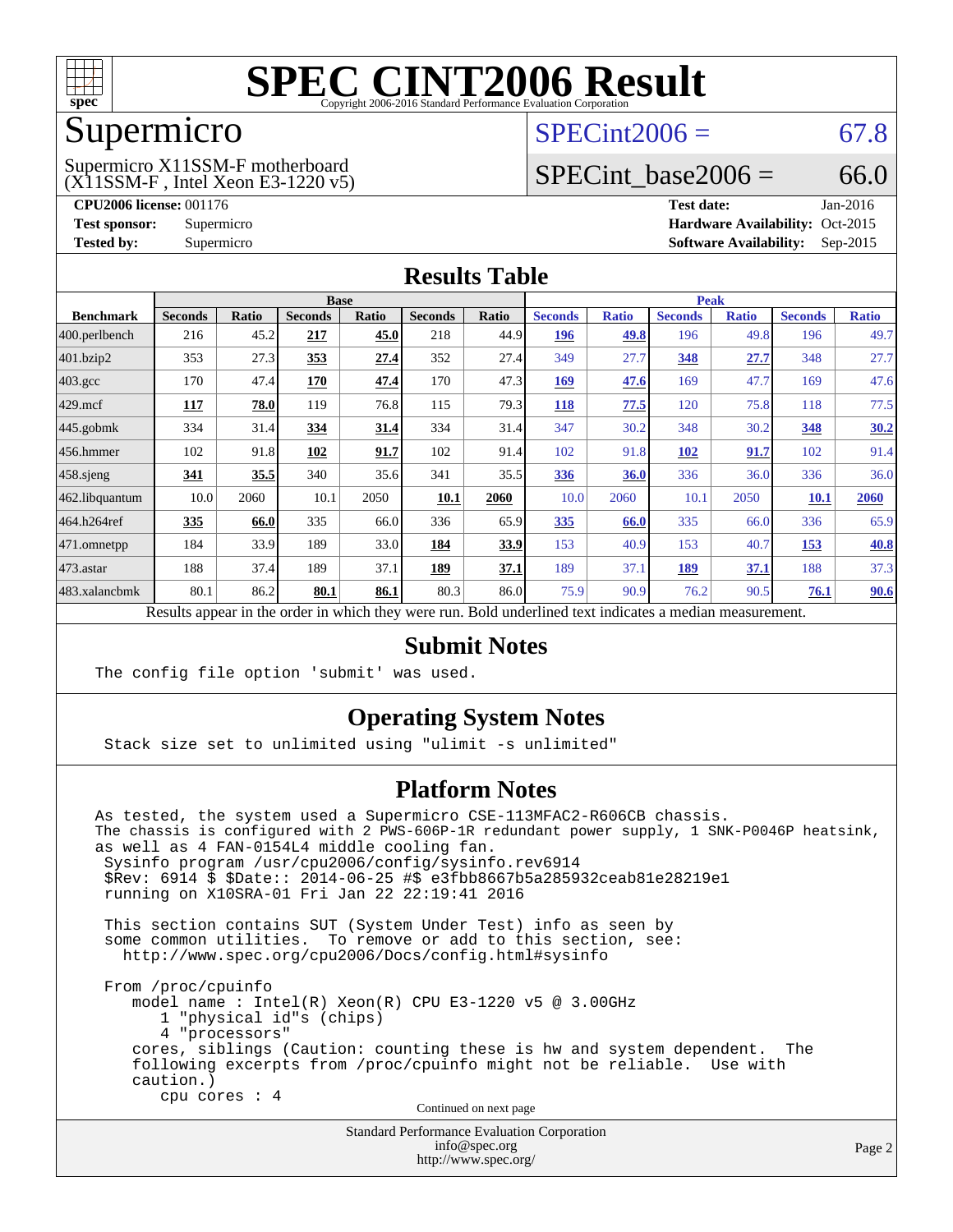

# Supermicro

 $SPECint2006 = 67.8$  $SPECint2006 = 67.8$ 

(X11SSM-F , Intel Xeon E3-1220 v5) Supermicro X11SSM-F motherboard

 $SPECTnt\_base2006 = 66.0$ 

**[Tested by:](http://www.spec.org/auto/cpu2006/Docs/result-fields.html#Testedby)** Supermicro **[Software Availability:](http://www.spec.org/auto/cpu2006/Docs/result-fields.html#SoftwareAvailability)** Sep-2015

**[CPU2006 license:](http://www.spec.org/auto/cpu2006/Docs/result-fields.html#CPU2006license)** 001176 **[Test date:](http://www.spec.org/auto/cpu2006/Docs/result-fields.html#Testdate)** Jan-2016 **[Test sponsor:](http://www.spec.org/auto/cpu2006/Docs/result-fields.html#Testsponsor)** Supermicro Supermicro **[Hardware Availability:](http://www.spec.org/auto/cpu2006/Docs/result-fields.html#HardwareAvailability)** Oct-2015

#### **[Platform Notes \(Continued\)](http://www.spec.org/auto/cpu2006/Docs/result-fields.html#PlatformNotes)**

 siblings : 4 physical 0: cores 0 1 2 3 cache size : 8192 KB From /proc/meminfo<br>MemTotal: 32768808 kB HugePages\_Total: 0<br>Hugepagesize: 2048 kB Hugepagesize: From /etc/\*release\* /etc/\*version\* os-release: NAME="Red Hat Enterprise Linux Server" VERSION="7.1 (Maipo)" ID="rhel" ID\_LIKE="fedora" VERSION\_ID="7.1" PRETTY\_NAME="Red Hat Enterprise Linux Server 7.1 (Maipo)" ANSI\_COLOR="0;31" CPE\_NAME="cpe:/o:redhat:enterprise\_linux:7.1:GA:server" redhat-release: Red Hat Enterprise Linux Server release 7.1 (Maipo) system-release: Red Hat Enterprise Linux Server release 7.1 (Maipo) system-release-cpe: cpe:/o:redhat:enterprise\_linux:7.1:ga:server uname -a: Linux X10SRA-01 3.10.0-229.el7.x86\_64 #1 SMP Thu Jan 29 18:37:38 EST 2015 x86\_64 x86\_64 x86\_64 GNU/Linux run-level 3 Jan 22 22:15 SPEC is set to: /usr/cpu2006 Filesystem Type Size Used Avail Use% Mounted on<br>  $\frac{1}{10}$  The Vertex 1830 530 1780 3% /  $xfs$  183G 5.3G 178G 3% / Additional information from dmidecode: Warning: Use caution when you interpret this section. The 'dmidecode' program reads system data which is "intended to allow hardware to be accurately determined", but the intent may not be met, as there are frequent changes to hardware, firmware, and the "DMTF SMBIOS" standard. BIOS American Megatrends Inc. 1.0b 12/22/2015 Memory: 2x Not Specified Not Specified 2x Samsung M391A2K43BB1-CPB 16 GB 2 rank 2133 MHz (End of data from sysinfo program) **[General Notes](http://www.spec.org/auto/cpu2006/Docs/result-fields.html#GeneralNotes)** Environment variables set by runspec before the start of the run: KMP\_AFFINITY = "granularity=fine,scatter"

LD\_LIBRARY\_PATH = "/usr/cpu2006/libs/32:/usr/cpu2006/libs/64:/usr/cpu2006/sh" Continued on next page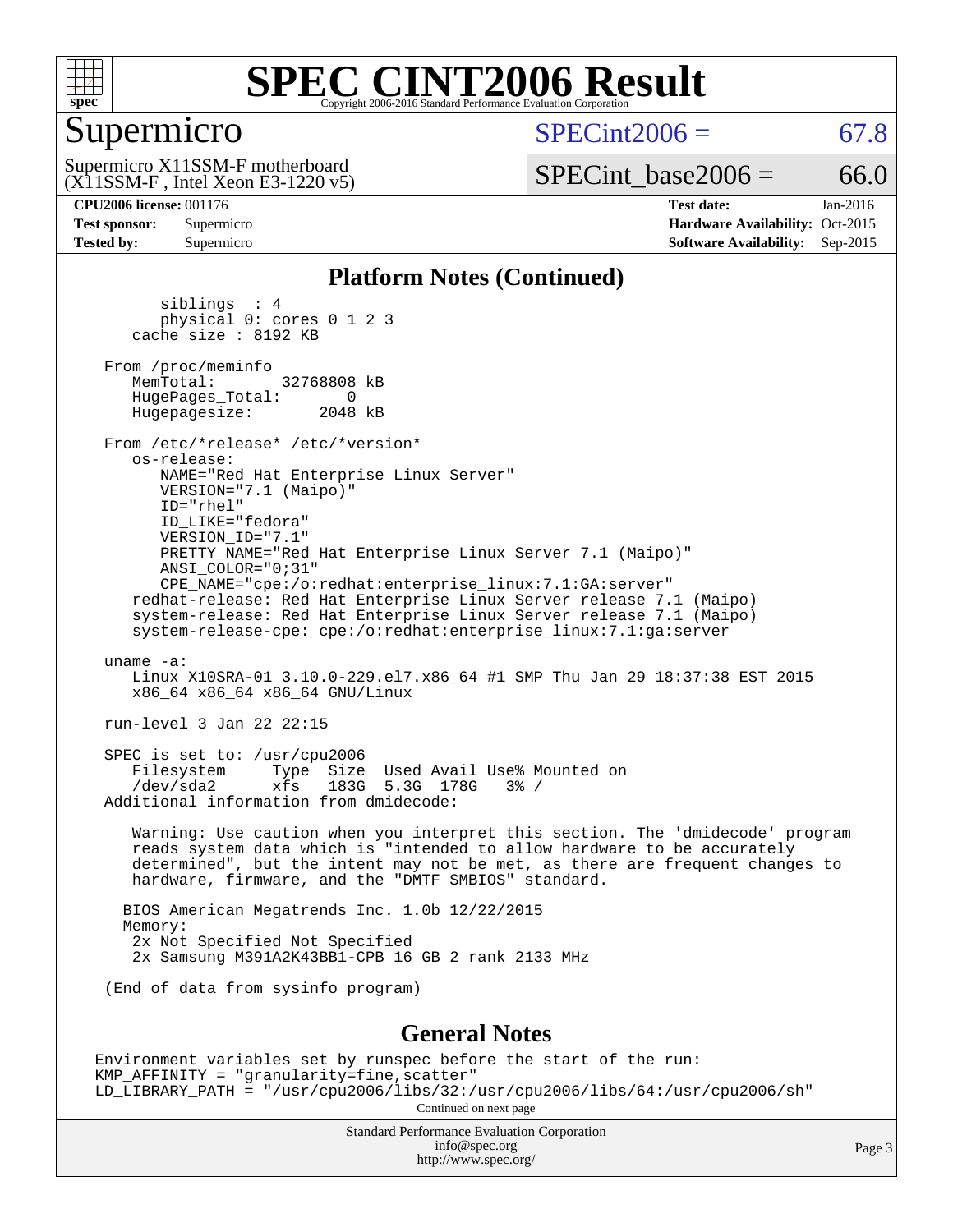

### Supermicro

 $SPECint2006 = 67.8$  $SPECint2006 = 67.8$ 

(X11SSM-F , Intel Xeon E3-1220 v5) Supermicro X11SSM-F motherboard

SPECint base2006 =  $66.0$ 

**[CPU2006 license:](http://www.spec.org/auto/cpu2006/Docs/result-fields.html#CPU2006license)** 001176 **[Test date:](http://www.spec.org/auto/cpu2006/Docs/result-fields.html#Testdate)** Jan-2016 **[Test sponsor:](http://www.spec.org/auto/cpu2006/Docs/result-fields.html#Testsponsor)** Supermicro Supermicro **[Hardware Availability:](http://www.spec.org/auto/cpu2006/Docs/result-fields.html#HardwareAvailability)** Oct-2015 **[Tested by:](http://www.spec.org/auto/cpu2006/Docs/result-fields.html#Testedby)** Supermicro **Supermicro [Software Availability:](http://www.spec.org/auto/cpu2006/Docs/result-fields.html#SoftwareAvailability)** Sep-2015

#### **[General Notes \(Continued\)](http://www.spec.org/auto/cpu2006/Docs/result-fields.html#GeneralNotes)**

OMP NUM THREADS = "4"

 Binaries compiled on a system with 1x Intel Core i5-4670K CPU + 32GB memory using RedHat EL 7.1 Transparent Huge Pages enabled with: echo always > /sys/kernel/mm/transparent\_hugepage/enabled

## **[Base Compiler Invocation](http://www.spec.org/auto/cpu2006/Docs/result-fields.html#BaseCompilerInvocation)**

[C benchmarks](http://www.spec.org/auto/cpu2006/Docs/result-fields.html#Cbenchmarks): [icc -m64](http://www.spec.org/cpu2006/results/res2016q1/cpu2006-20160125-38775.flags.html#user_CCbase_intel_icc_64bit_f346026e86af2a669e726fe758c88044)

[C++ benchmarks:](http://www.spec.org/auto/cpu2006/Docs/result-fields.html#CXXbenchmarks) [icpc -m64](http://www.spec.org/cpu2006/results/res2016q1/cpu2006-20160125-38775.flags.html#user_CXXbase_intel_icpc_64bit_fc66a5337ce925472a5c54ad6a0de310)

# **[Base Portability Flags](http://www.spec.org/auto/cpu2006/Docs/result-fields.html#BasePortabilityFlags)**

 400.perlbench: [-DSPEC\\_CPU\\_LP64](http://www.spec.org/cpu2006/results/res2016q1/cpu2006-20160125-38775.flags.html#b400.perlbench_basePORTABILITY_DSPEC_CPU_LP64) [-DSPEC\\_CPU\\_LINUX\\_X64](http://www.spec.org/cpu2006/results/res2016q1/cpu2006-20160125-38775.flags.html#b400.perlbench_baseCPORTABILITY_DSPEC_CPU_LINUX_X64) 401.bzip2: [-DSPEC\\_CPU\\_LP64](http://www.spec.org/cpu2006/results/res2016q1/cpu2006-20160125-38775.flags.html#suite_basePORTABILITY401_bzip2_DSPEC_CPU_LP64) 403.gcc: [-DSPEC\\_CPU\\_LP64](http://www.spec.org/cpu2006/results/res2016q1/cpu2006-20160125-38775.flags.html#suite_basePORTABILITY403_gcc_DSPEC_CPU_LP64) 429.mcf: [-DSPEC\\_CPU\\_LP64](http://www.spec.org/cpu2006/results/res2016q1/cpu2006-20160125-38775.flags.html#suite_basePORTABILITY429_mcf_DSPEC_CPU_LP64) 445.gobmk: [-DSPEC\\_CPU\\_LP64](http://www.spec.org/cpu2006/results/res2016q1/cpu2006-20160125-38775.flags.html#suite_basePORTABILITY445_gobmk_DSPEC_CPU_LP64) 456.hmmer: [-DSPEC\\_CPU\\_LP64](http://www.spec.org/cpu2006/results/res2016q1/cpu2006-20160125-38775.flags.html#suite_basePORTABILITY456_hmmer_DSPEC_CPU_LP64) 458.sjeng: [-DSPEC\\_CPU\\_LP64](http://www.spec.org/cpu2006/results/res2016q1/cpu2006-20160125-38775.flags.html#suite_basePORTABILITY458_sjeng_DSPEC_CPU_LP64) 462.libquantum: [-DSPEC\\_CPU\\_LP64](http://www.spec.org/cpu2006/results/res2016q1/cpu2006-20160125-38775.flags.html#suite_basePORTABILITY462_libquantum_DSPEC_CPU_LP64) [-DSPEC\\_CPU\\_LINUX](http://www.spec.org/cpu2006/results/res2016q1/cpu2006-20160125-38775.flags.html#b462.libquantum_baseCPORTABILITY_DSPEC_CPU_LINUX) 464.h264ref: [-DSPEC\\_CPU\\_LP64](http://www.spec.org/cpu2006/results/res2016q1/cpu2006-20160125-38775.flags.html#suite_basePORTABILITY464_h264ref_DSPEC_CPU_LP64) 471.omnetpp: [-DSPEC\\_CPU\\_LP64](http://www.spec.org/cpu2006/results/res2016q1/cpu2006-20160125-38775.flags.html#suite_basePORTABILITY471_omnetpp_DSPEC_CPU_LP64)

483.xalancbmk: [-DSPEC\\_CPU\\_LP64](http://www.spec.org/cpu2006/results/res2016q1/cpu2006-20160125-38775.flags.html#suite_basePORTABILITY483_xalancbmk_DSPEC_CPU_LP64) [-DSPEC\\_CPU\\_LINUX](http://www.spec.org/cpu2006/results/res2016q1/cpu2006-20160125-38775.flags.html#b483.xalancbmk_baseCXXPORTABILITY_DSPEC_CPU_LINUX)

473.astar: [-DSPEC\\_CPU\\_LP64](http://www.spec.org/cpu2006/results/res2016q1/cpu2006-20160125-38775.flags.html#suite_basePORTABILITY473_astar_DSPEC_CPU_LP64)

# **[Base Optimization Flags](http://www.spec.org/auto/cpu2006/Docs/result-fields.html#BaseOptimizationFlags)**

[C benchmarks](http://www.spec.org/auto/cpu2006/Docs/result-fields.html#Cbenchmarks):

[-xCORE-AVX2](http://www.spec.org/cpu2006/results/res2016q1/cpu2006-20160125-38775.flags.html#user_CCbase_f-xAVX2_5f5fc0cbe2c9f62c816d3e45806c70d7) [-ipo](http://www.spec.org/cpu2006/results/res2016q1/cpu2006-20160125-38775.flags.html#user_CCbase_f-ipo) [-O3](http://www.spec.org/cpu2006/results/res2016q1/cpu2006-20160125-38775.flags.html#user_CCbase_f-O3) [-no-prec-div](http://www.spec.org/cpu2006/results/res2016q1/cpu2006-20160125-38775.flags.html#user_CCbase_f-no-prec-div) [-parallel](http://www.spec.org/cpu2006/results/res2016q1/cpu2006-20160125-38775.flags.html#user_CCbase_f-parallel) [-opt-prefetch](http://www.spec.org/cpu2006/results/res2016q1/cpu2006-20160125-38775.flags.html#user_CCbase_f-opt-prefetch) [-auto-p32](http://www.spec.org/cpu2006/results/res2016q1/cpu2006-20160125-38775.flags.html#user_CCbase_f-auto-p32)

[C++ benchmarks:](http://www.spec.org/auto/cpu2006/Docs/result-fields.html#CXXbenchmarks)

[-xCORE-AVX2](http://www.spec.org/cpu2006/results/res2016q1/cpu2006-20160125-38775.flags.html#user_CXXbase_f-xAVX2_5f5fc0cbe2c9f62c816d3e45806c70d7) [-ipo](http://www.spec.org/cpu2006/results/res2016q1/cpu2006-20160125-38775.flags.html#user_CXXbase_f-ipo) [-O3](http://www.spec.org/cpu2006/results/res2016q1/cpu2006-20160125-38775.flags.html#user_CXXbase_f-O3) [-no-prec-div](http://www.spec.org/cpu2006/results/res2016q1/cpu2006-20160125-38775.flags.html#user_CXXbase_f-no-prec-div) [-opt-prefetch](http://www.spec.org/cpu2006/results/res2016q1/cpu2006-20160125-38775.flags.html#user_CXXbase_f-opt-prefetch) [-auto-p32](http://www.spec.org/cpu2006/results/res2016q1/cpu2006-20160125-38775.flags.html#user_CXXbase_f-auto-p32) [-Wl,-z,muldefs](http://www.spec.org/cpu2006/results/res2016q1/cpu2006-20160125-38775.flags.html#user_CXXbase_link_force_multiple1_74079c344b956b9658436fd1b6dd3a8a) [-L/sh -lsmartheap64](http://www.spec.org/cpu2006/results/res2016q1/cpu2006-20160125-38775.flags.html#user_CXXbase_SmartHeap64_ed4ef857ce90951921efb0d91eb88472)

# **[Base Other Flags](http://www.spec.org/auto/cpu2006/Docs/result-fields.html#BaseOtherFlags)**

[C benchmarks](http://www.spec.org/auto/cpu2006/Docs/result-fields.html#Cbenchmarks):

Continued on next page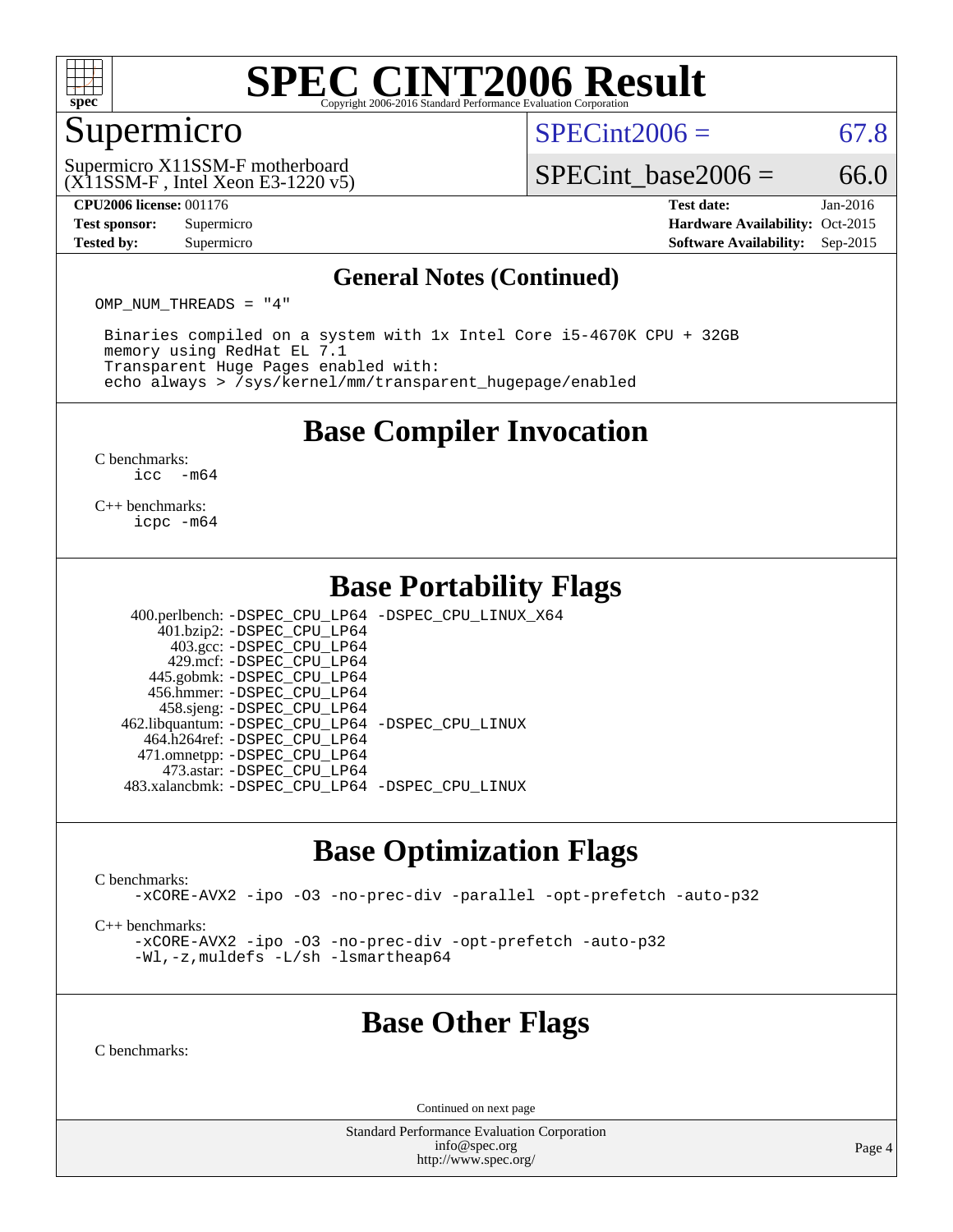

## Supermicro

 $SPECint2006 = 67.8$  $SPECint2006 = 67.8$ 

(X11SSM-F , Intel Xeon E3-1220 v5) Supermicro X11SSM-F motherboard

SPECint base2006 =  $66.0$ 

**[CPU2006 license:](http://www.spec.org/auto/cpu2006/Docs/result-fields.html#CPU2006license)** 001176 **[Test date:](http://www.spec.org/auto/cpu2006/Docs/result-fields.html#Testdate)** Jan-2016 **[Test sponsor:](http://www.spec.org/auto/cpu2006/Docs/result-fields.html#Testsponsor)** Supermicro Supermicro **[Hardware Availability:](http://www.spec.org/auto/cpu2006/Docs/result-fields.html#HardwareAvailability)** Oct-2015 **[Tested by:](http://www.spec.org/auto/cpu2006/Docs/result-fields.html#Testedby)** Supermicro **Supermicro [Software Availability:](http://www.spec.org/auto/cpu2006/Docs/result-fields.html#SoftwareAvailability)** Sep-2015

# **[Base Other Flags \(Continued\)](http://www.spec.org/auto/cpu2006/Docs/result-fields.html#BaseOtherFlags)**

403.gcc: [-Dalloca=\\_alloca](http://www.spec.org/cpu2006/results/res2016q1/cpu2006-20160125-38775.flags.html#b403.gcc_baseEXTRA_CFLAGS_Dalloca_be3056838c12de2578596ca5467af7f3)

# **[Peak Compiler Invocation](http://www.spec.org/auto/cpu2006/Docs/result-fields.html#PeakCompilerInvocation)**

[C benchmarks \(except as noted below\)](http://www.spec.org/auto/cpu2006/Docs/result-fields.html#Cbenchmarksexceptasnotedbelow):

[icc -m64](http://www.spec.org/cpu2006/results/res2016q1/cpu2006-20160125-38775.flags.html#user_CCpeak_intel_icc_64bit_f346026e86af2a669e726fe758c88044)

400.perlbench: [icc -m32 -L/opt/intel/compilers\\_and\\_libraries\\_2016/linux/compiler/lib/ia32\\_lin](http://www.spec.org/cpu2006/results/res2016q1/cpu2006-20160125-38775.flags.html#user_peakCCLD400_perlbench_intel_icc_e10256ba5924b668798078a321b0cb3f)

445.gobmk: [icc -m32 -L/opt/intel/compilers\\_and\\_libraries\\_2016/linux/compiler/lib/ia32\\_lin](http://www.spec.org/cpu2006/results/res2016q1/cpu2006-20160125-38775.flags.html#user_peakCCLD445_gobmk_intel_icc_e10256ba5924b668798078a321b0cb3f)

[C++ benchmarks \(except as noted below\):](http://www.spec.org/auto/cpu2006/Docs/result-fields.html#CXXbenchmarksexceptasnotedbelow)

[icpc -m32 -L/opt/intel/compilers\\_and\\_libraries\\_2016/linux/compiler/lib/ia32\\_lin](http://www.spec.org/cpu2006/results/res2016q1/cpu2006-20160125-38775.flags.html#user_CXXpeak_intel_icpc_b4f50a394bdb4597aa5879c16bc3f5c5)

473.astar: [icpc -m64](http://www.spec.org/cpu2006/results/res2016q1/cpu2006-20160125-38775.flags.html#user_peakCXXLD473_astar_intel_icpc_64bit_fc66a5337ce925472a5c54ad6a0de310)

### **[Peak Portability Flags](http://www.spec.org/auto/cpu2006/Docs/result-fields.html#PeakPortabilityFlags)**

 400.perlbench: [-D\\_FILE\\_OFFSET\\_BITS=64](http://www.spec.org/cpu2006/results/res2016q1/cpu2006-20160125-38775.flags.html#user_peakPORTABILITY400_perlbench_file_offset_bits_64_438cf9856305ebd76870a2c6dc2689ab) [-DSPEC\\_CPU\\_LINUX\\_IA32](http://www.spec.org/cpu2006/results/res2016q1/cpu2006-20160125-38775.flags.html#b400.perlbench_peakCPORTABILITY_DSPEC_CPU_LINUX_IA32) 401.bzip2: [-DSPEC\\_CPU\\_LP64](http://www.spec.org/cpu2006/results/res2016q1/cpu2006-20160125-38775.flags.html#suite_peakPORTABILITY401_bzip2_DSPEC_CPU_LP64) 403.gcc: [-DSPEC\\_CPU\\_LP64](http://www.spec.org/cpu2006/results/res2016q1/cpu2006-20160125-38775.flags.html#suite_peakPORTABILITY403_gcc_DSPEC_CPU_LP64) 429.mcf: [-DSPEC\\_CPU\\_LP64](http://www.spec.org/cpu2006/results/res2016q1/cpu2006-20160125-38775.flags.html#suite_peakPORTABILITY429_mcf_DSPEC_CPU_LP64) 445.gobmk: [-D\\_FILE\\_OFFSET\\_BITS=64](http://www.spec.org/cpu2006/results/res2016q1/cpu2006-20160125-38775.flags.html#user_peakPORTABILITY445_gobmk_file_offset_bits_64_438cf9856305ebd76870a2c6dc2689ab) 456.hmmer: [-DSPEC\\_CPU\\_LP64](http://www.spec.org/cpu2006/results/res2016q1/cpu2006-20160125-38775.flags.html#suite_peakPORTABILITY456_hmmer_DSPEC_CPU_LP64) 458.sjeng: [-DSPEC\\_CPU\\_LP64](http://www.spec.org/cpu2006/results/res2016q1/cpu2006-20160125-38775.flags.html#suite_peakPORTABILITY458_sjeng_DSPEC_CPU_LP64) 462.libquantum: [-DSPEC\\_CPU\\_LP64](http://www.spec.org/cpu2006/results/res2016q1/cpu2006-20160125-38775.flags.html#suite_peakPORTABILITY462_libquantum_DSPEC_CPU_LP64) [-DSPEC\\_CPU\\_LINUX](http://www.spec.org/cpu2006/results/res2016q1/cpu2006-20160125-38775.flags.html#b462.libquantum_peakCPORTABILITY_DSPEC_CPU_LINUX) 464.h264ref: [-DSPEC\\_CPU\\_LP64](http://www.spec.org/cpu2006/results/res2016q1/cpu2006-20160125-38775.flags.html#suite_peakPORTABILITY464_h264ref_DSPEC_CPU_LP64) 471.omnetpp: [-D\\_FILE\\_OFFSET\\_BITS=64](http://www.spec.org/cpu2006/results/res2016q1/cpu2006-20160125-38775.flags.html#user_peakPORTABILITY471_omnetpp_file_offset_bits_64_438cf9856305ebd76870a2c6dc2689ab) 473.astar: [-DSPEC\\_CPU\\_LP64](http://www.spec.org/cpu2006/results/res2016q1/cpu2006-20160125-38775.flags.html#suite_peakPORTABILITY473_astar_DSPEC_CPU_LP64) 483.xalancbmk: [-D\\_FILE\\_OFFSET\\_BITS=64](http://www.spec.org/cpu2006/results/res2016q1/cpu2006-20160125-38775.flags.html#user_peakPORTABILITY483_xalancbmk_file_offset_bits_64_438cf9856305ebd76870a2c6dc2689ab) [-DSPEC\\_CPU\\_LINUX](http://www.spec.org/cpu2006/results/res2016q1/cpu2006-20160125-38775.flags.html#b483.xalancbmk_peakCXXPORTABILITY_DSPEC_CPU_LINUX)

# **[Peak Optimization Flags](http://www.spec.org/auto/cpu2006/Docs/result-fields.html#PeakOptimizationFlags)**

[C benchmarks](http://www.spec.org/auto/cpu2006/Docs/result-fields.html#Cbenchmarks):

 400.perlbench: [-xCORE-AVX2](http://www.spec.org/cpu2006/results/res2016q1/cpu2006-20160125-38775.flags.html#user_peakPASS2_CFLAGSPASS2_LDCFLAGS400_perlbench_f-xAVX2_5f5fc0cbe2c9f62c816d3e45806c70d7)(pass 2) [-prof-gen:threadsafe](http://www.spec.org/cpu2006/results/res2016q1/cpu2006-20160125-38775.flags.html#user_peakPASS1_CFLAGSPASS1_LDCFLAGS400_perlbench_prof_gen_21a26eb79f378b550acd7bec9fe4467a)(pass 1)  $-i\text{po}(pass 2) -O3(pass 2) -no-prec-div(pass 2)$  $-i\text{po}(pass 2) -O3(pass 2) -no-prec-div(pass 2)$  $-i\text{po}(pass 2) -O3(pass 2) -no-prec-div(pass 2)$  $-i\text{po}(pass 2) -O3(pass 2) -no-prec-div(pass 2)$  $-i\text{po}(pass 2) -O3(pass 2) -no-prec-div(pass 2)$ [-par-num-threads=1](http://www.spec.org/cpu2006/results/res2016q1/cpu2006-20160125-38775.flags.html#user_peakPASS1_CFLAGSPASS1_LDCFLAGS400_perlbench_par_num_threads_786a6ff141b4e9e90432e998842df6c2)(pass 1) [-prof-use](http://www.spec.org/cpu2006/results/res2016q1/cpu2006-20160125-38775.flags.html#user_peakPASS2_CFLAGSPASS2_LDCFLAGS400_perlbench_prof_use_bccf7792157ff70d64e32fe3e1250b55)(pass 2) [-opt-prefetch](http://www.spec.org/cpu2006/results/res2016q1/cpu2006-20160125-38775.flags.html#user_peakCOPTIMIZE400_perlbench_f-opt-prefetch) [-ansi-alias](http://www.spec.org/cpu2006/results/res2016q1/cpu2006-20160125-38775.flags.html#user_peakCOPTIMIZE400_perlbench_f-ansi-alias) 401.bzip2: [-xCORE-AVX2](http://www.spec.org/cpu2006/results/res2016q1/cpu2006-20160125-38775.flags.html#user_peakPASS2_CFLAGSPASS2_LDCFLAGS401_bzip2_f-xAVX2_5f5fc0cbe2c9f62c816d3e45806c70d7)(pass 2) [-prof-gen:threadsafe](http://www.spec.org/cpu2006/results/res2016q1/cpu2006-20160125-38775.flags.html#user_peakPASS1_CFLAGSPASS1_LDCFLAGS401_bzip2_prof_gen_21a26eb79f378b550acd7bec9fe4467a)(pass 1) [-ipo](http://www.spec.org/cpu2006/results/res2016q1/cpu2006-20160125-38775.flags.html#user_peakPASS2_CFLAGSPASS2_LDCFLAGS401_bzip2_f-ipo)(pass 2) [-O3](http://www.spec.org/cpu2006/results/res2016q1/cpu2006-20160125-38775.flags.html#user_peakPASS2_CFLAGSPASS2_LDCFLAGS401_bzip2_f-O3)(pass 2) [-no-prec-div](http://www.spec.org/cpu2006/results/res2016q1/cpu2006-20160125-38775.flags.html#user_peakCOPTIMIZEPASS2_CFLAGSPASS2_LDCFLAGS401_bzip2_f-no-prec-div) [-par-num-threads=1](http://www.spec.org/cpu2006/results/res2016q1/cpu2006-20160125-38775.flags.html#user_peakPASS1_CFLAGSPASS1_LDCFLAGS401_bzip2_par_num_threads_786a6ff141b4e9e90432e998842df6c2)(pass 1) [-prof-use](http://www.spec.org/cpu2006/results/res2016q1/cpu2006-20160125-38775.flags.html#user_peakPASS2_CFLAGSPASS2_LDCFLAGS401_bzip2_prof_use_bccf7792157ff70d64e32fe3e1250b55)(pass 2) [-auto-ilp32](http://www.spec.org/cpu2006/results/res2016q1/cpu2006-20160125-38775.flags.html#user_peakCOPTIMIZE401_bzip2_f-auto-ilp32) [-opt-prefetch](http://www.spec.org/cpu2006/results/res2016q1/cpu2006-20160125-38775.flags.html#user_peakCOPTIMIZE401_bzip2_f-opt-prefetch) [-ansi-alias](http://www.spec.org/cpu2006/results/res2016q1/cpu2006-20160125-38775.flags.html#user_peakCOPTIMIZE401_bzip2_f-ansi-alias)

Continued on next page

Standard Performance Evaluation Corporation [info@spec.org](mailto:info@spec.org) <http://www.spec.org/>

Page 5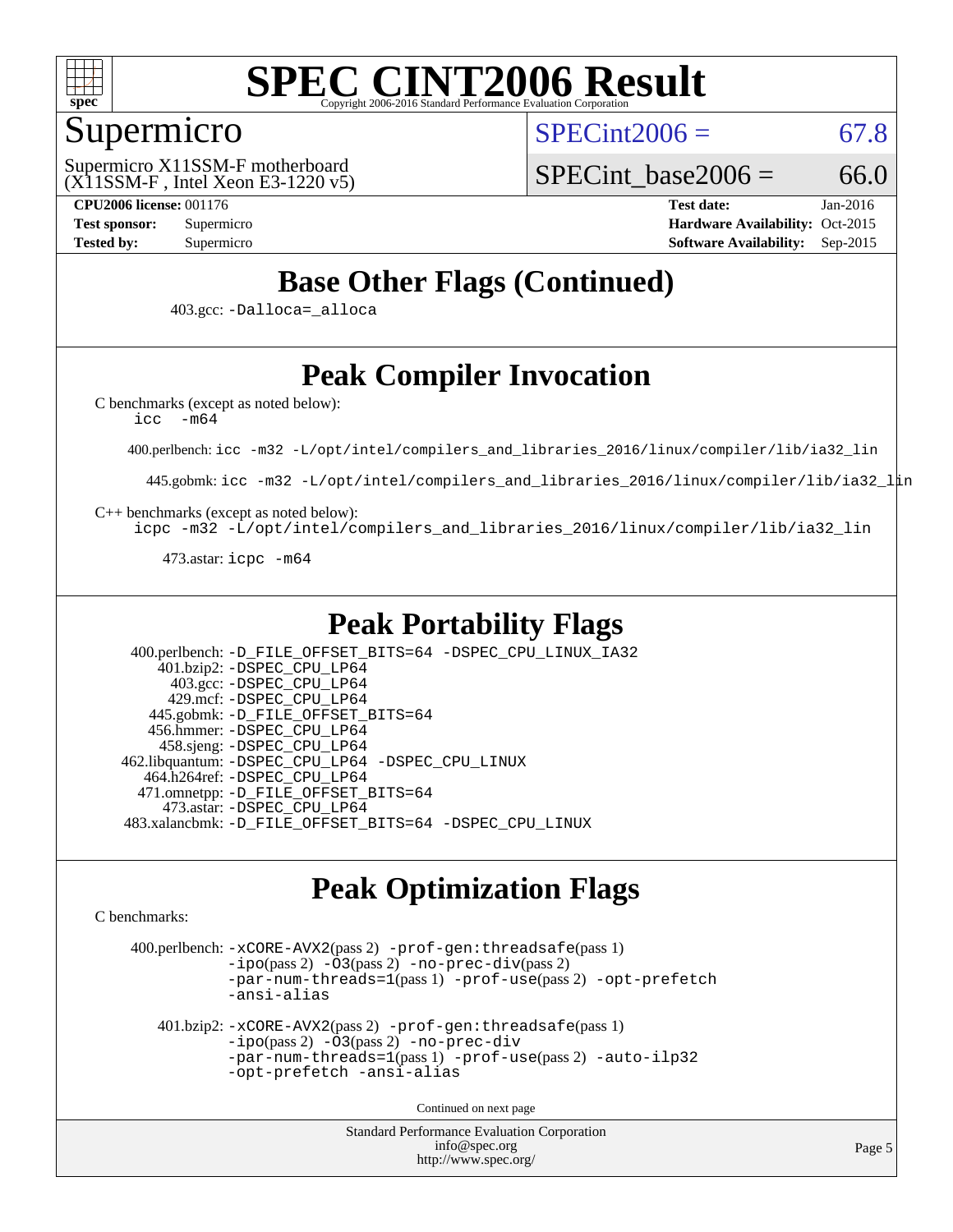

# Supermicro

 $SPECint2006 = 67.8$  $SPECint2006 = 67.8$ 

(X11SSM-F , Intel Xeon E3-1220 v5) Supermicro X11SSM-F motherboard

SPECint base2006 =  $66.0$ 

| <b>Test sponsor:</b> | Supermicro |
|----------------------|------------|
| <b>Tested by:</b>    | Supermicro |

**[CPU2006 license:](http://www.spec.org/auto/cpu2006/Docs/result-fields.html#CPU2006license)** 001176 **[Test date:](http://www.spec.org/auto/cpu2006/Docs/result-fields.html#Testdate)** Jan-2016 **[Hardware Availability:](http://www.spec.org/auto/cpu2006/Docs/result-fields.html#HardwareAvailability)** Oct-2015 **[Software Availability:](http://www.spec.org/auto/cpu2006/Docs/result-fields.html#SoftwareAvailability)** Sep-2015

# **[Peak Optimization Flags \(Continued\)](http://www.spec.org/auto/cpu2006/Docs/result-fields.html#PeakOptimizationFlags)**

```
 403.gcc: -xCORE-AVX2 -ipo -O3 -no-prec-div -inline-calloc
                -opt-malloc-options=3 -auto-ilp32
         429.mcf: -xCORE-AVX2 -ipo -O3 -no-prec-div -parallel
                -opt-prefetch -auto-p32
       445.gobmk: -xCORE-AVX2(pass 2) -prof-gen:threadsafe(pass 1)
                -prof-use(pass 2) -par-num-threads=1(pass 1) -ansi-alias
      456.hmmer: basepeak = yes
        458.sjeng: -xCORE-AVX2(pass 2) -prof-gen:threadsafe(pass 1)
                -i\text{po}(pass 2) -\text{O3}(pass 2)-no-prec-div(pass 2)
                -par-num-threads=1(pass 1) -prof-use(pass 2) -unroll4
   462.libquantum: basepeak = yes
     464.h264ref: basepeak = yes
C++ benchmarks: 
      471.omnetpp: -xCORE-AVX2(pass 2) -prof-gen:threadsafe(pass 1)
                -i\text{po}(pass 2) -\overline{O}3(pass 2) -no-prec\div\overline{div}(pass 2)-par-num-threads=1(pass 1) -prof-use(pass 2)
                -opt-ra-region-strategy=block -ansi-alias
                -Wl,-z,muldefs -L/sh -lsmartheap
         473.astar: -xCORE-AVX2 -ipo -O3 -no-prec-div -opt-prefetch
                -auto-p32 -Wl,-z,muldefs -L/sh -lsmartheap64
    483.xalancbmk: -xCORE-AVX2 -ipo -O3 -no-prec-div -opt-prefetch
                -ansi-alias -Wl,-z,muldefs -L/sh -lsmartheap
```
# **[Peak Other Flags](http://www.spec.org/auto/cpu2006/Docs/result-fields.html#PeakOtherFlags)**

[C benchmarks](http://www.spec.org/auto/cpu2006/Docs/result-fields.html#Cbenchmarks):

403.gcc: [-Dalloca=\\_alloca](http://www.spec.org/cpu2006/results/res2016q1/cpu2006-20160125-38775.flags.html#b403.gcc_peakEXTRA_CFLAGS_Dalloca_be3056838c12de2578596ca5467af7f3)

The flags files that were used to format this result can be browsed at <http://www.spec.org/cpu2006/flags/Intel-ic16.0-official-linux64.html> <http://www.spec.org/cpu2006/flags/Supermicro-Platform-Settings-V1.2-revH.html>

You can also download the XML flags sources by saving the following links:

<http://www.spec.org/cpu2006/flags/Intel-ic16.0-official-linux64.xml> <http://www.spec.org/cpu2006/flags/Supermicro-Platform-Settings-V1.2-revH.xml>